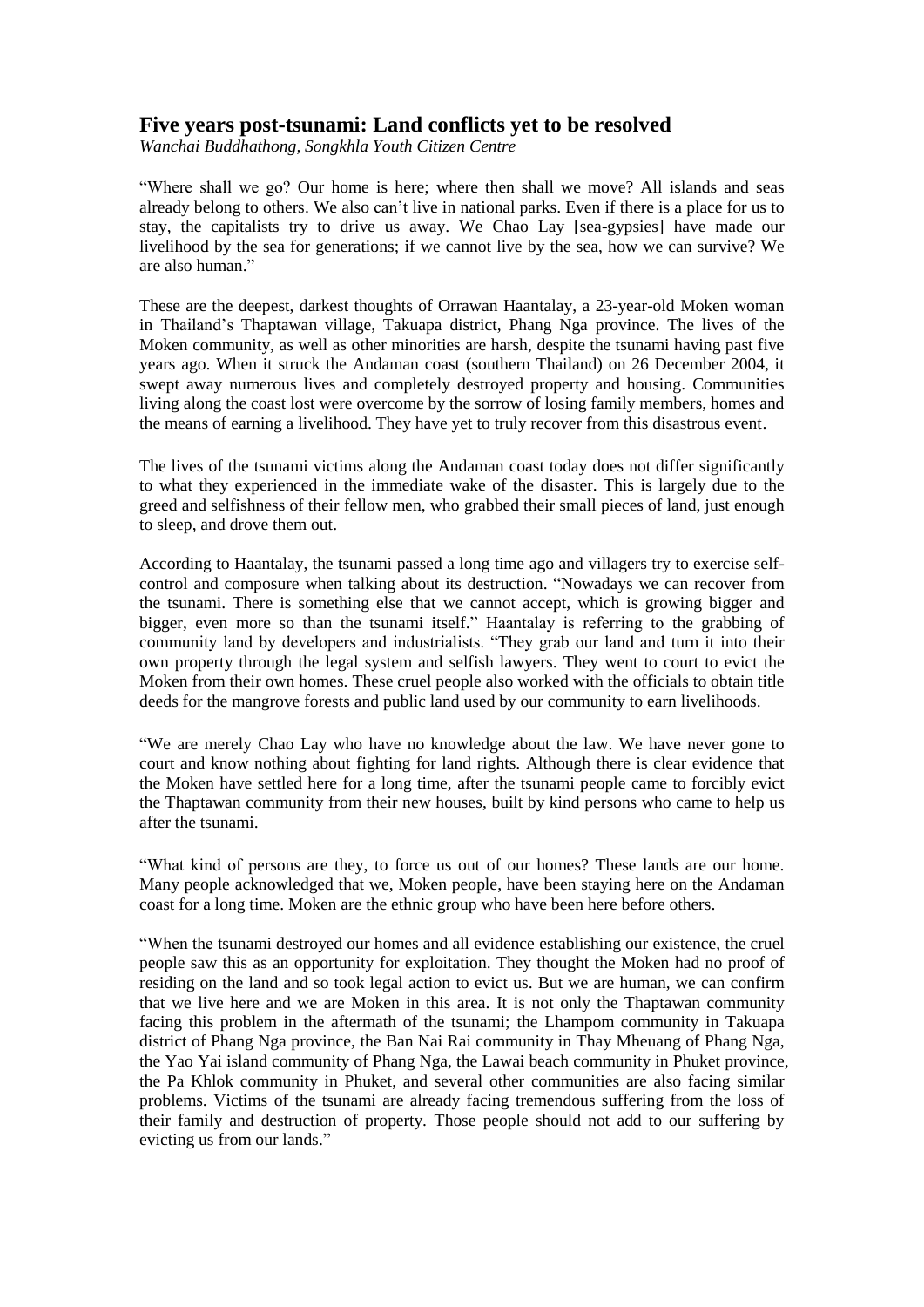According to Mr Pakphum Vithantirawat, **[photo2]** a member of the National Economic and Social Advisory Council (NESAC), an independent body set up to advise the government, the land conflicts along the Andaman coast is very serious. Private developers are grabbing public and private lands. When they investigated the initial complaints from the Moken community regarding such land problems, NESAC found many other communities facing similar situations. After investigating numerous such cases, the Council made recommendations to the Thai government on 31 August 2007. A Cabinet resolution of 1 November 2007 acknowledged NESAC's comments and recommendations. The Cabinet also acknowledged considerations by government agencies related to this problem, including the ministries of finance, foreign affairs, agriculture, transport, education, health, industry, interior, tourism and sports, and the National Economic and Social Development Board. However, as of yet there are no concrete solutions to the problem.

The comments and recommendations by NESAC include several important points, such as, the problematic issuing of ownership certificates for mangrove forests by the Department of Lands. At the intersection between land and sea, these mangrove forests support a multitude of life and are among the most productive and biologically complex ecosystems on the planet. One such certificate for instance, was issued in Nai Rai village, Na Toei sub-district, Thay Mheuang, Phang Nga province, which the Department of Maritime and Coastal Resources noted was a mangrove reservation under a 1996 Cabinet resolution. The maritime department further recommended the Thay Mheuang branch of the provincial land office to withdraw seven 'nor sor 3 kor' or land utilization certificates (a legal document allowing for use of land) concerning 59.02 rais (1 rai  $=$  400 square meters) of mangrove forests. It also advised the Phang Nga provincial governor's office to confirm its objections to providing land deeds for these areas. Unfortunately, during the long process of considering the certificate withdrawals, the government has not been able to postpone or prevent the deforestation and destruction of the mangroves in question.

In Ku Ku village, Ratsada sub-district, Meuang Phuket district, Phuket province, the Department of Lands issued a private company with a title deed of 21 rais, which overlap with a mature mangrove forest of 69 rais, which is a 'royal celebrated' (public space created/managed in celebration of Thailand's royal family) mangrove. Ku Ku village also has a pending title deed application for an area of 29 rais of mangroves and forest by the same company. Together, this is an area of 98 rais, which has already been ploughed to destroy forest and mangrove. Due to protests by the villagers, some areas are still protected, but the long delay in the legal procedure means there is little that can be done to prevent deforestation.

Apart from the problematic issuing of ownership and utilization certificates by the lands department, the NESAC also came across cases where public lands and natural resources necessary for the survival of local communities were appropriated by private developers. The case of Yamu village in the Thalhang district of Phuket province is such an instance. On 17 September 2007, the Prachachart newspaper reported an interview with Mr Ian Michael Charles Henry, the managing director of Campbell Can (Thailand) Company. According to the report, Mr Henry was developing 'The Yamu project' on an area estimating 220 rais, comprised of three separate projects. One is the Cape Yamu project, consisting of 32 deluxe villas sold to European and Asian customers, the project value of which is 2500 million Thai baht (1 USD = 34.2928 Thai baht). Second is the Yamu luxury hotel project, with 63 rooms, the investment budget for which is 3500 million baht. Third, the Yamu Villa Estate is an elegant villa to be sold for 145.75- 274.34 million baht.

The NESAC investigation found that the land to be used by the company for the three projects—for which the Department of Lands issued a utilization certificate—overlaps with a public path that is five meters in width and 150 meters in length. The Yamu villagers complained to the Phuket provincial governor, who asked them to negotiate with the company.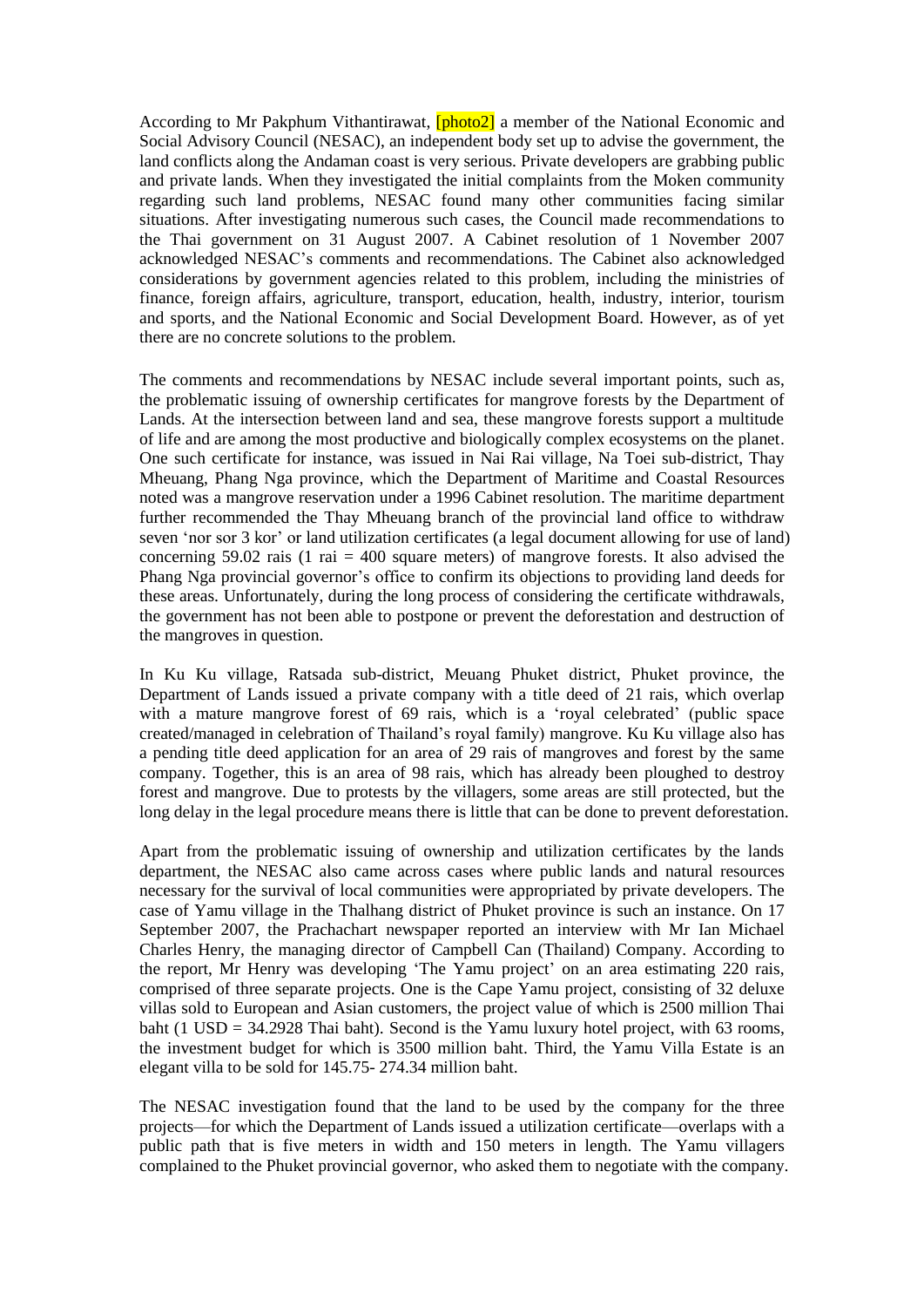Later, the company constructed a new public path without consulting the villagers. The path is only three meters wide, and it ends at the cliff, from which are 147 perpendicular footsteps down to the beach. This makes it impossible for the villagers to transfer their fishnets, fishing tools and daily catch from the sea to the village. The investigation committee appointed by the provincial governor found that the public trail used by the Yamu community has a long history and goes from the village to the sea.

The community has coherently articulated that the law provides for public land to be under public rule and management. The official investigation into the matter has taken over a year now, and the main recommendation continues to be only that the community negotiate with the private company to resolve the problem. In the meantime, the company has been continuing its work: putting up fences, ploughing land, building a reservoir and houses. [ $photo$  3]

There is also another land project in Yamu, concerning the harbour. The project involves dredging the seaway and building a footpath, pier and pontoon. After receiving complaints, NESAC went to investigate, discovering that the public area comprises of a black sand beach, stony shore and seagrass bed. The area is used by the local population to collect shells and install fishnets, from which they make their livelihood. It is also used as a place for recreation, since Phuket has few public beaches. Not only will the private project affect the lives of the locals, but the dredging and construction would destroy the seagrass bed.

Mr Pakphum of NESAC also spoke of a case in the Ya Mhi Hill and Chonglhard Mountain area, Koh Yao Yai sub-district. This is a mountainous area consisting of the National Chonglhard Forest and Koh Yao Yai Forest, with natural springs providing water for the local community. The area was declared to be national protected forest in 1968 and in 1984. However, the Department of Lands issued 29 certificates of ownership covering 585 rais of land in this national forest to a private company during 1977-1978. This amounts to land from the mountains to the seashore at Klongson gulf. The local community, most of whom are Thai Muslims, have complained to the related government agencies, resulting in an investigation by the country's Department of Special Investigation, the top criminal investigation agency. While the protracted investigation continues, no measures have been taken to stop or slow down deforestation. [photo 4: Muslim villagers holding a prayer gathering against land grabbing]

According to a representative from the Royal Forest Department, the government agency administering national protected forest reserves, the Department cannot investigate the case because of the ownership certificates issued. If an area has been issued with an ownership certificate, it is the duty of the Department of Lands to first investigate and revoke the certificate. The representative of the lands department however, informed NESAC that the investigation procedure must begin from the provincial level to verify and send the complaint to their office. Then the lands department would investigate, and if legitimate grounds for the complaint are found, the department would establish an investigation committee to officially examine and revoke the title deed. After a year, the inspection at the provincial level has not progressed, while deforestation continues.

In the Khlongson gulf, Phang Nga province, the Marine Department gave permission to construct a marina, to build a checked dam, to dredge the seaway for navigation and to build a pontoon. The Ministry of Natural Resources and Environment protested against the project, as it would adversely affect seagrass beds, the Khlongson gulf maritime ecosystem and the beach. After questioning and debate in the legislative assembly, in March 2007 the permission was revoked. The private developers continue attempts to move ahead with their project however. [photo5: Villagers protesting against the marina project]